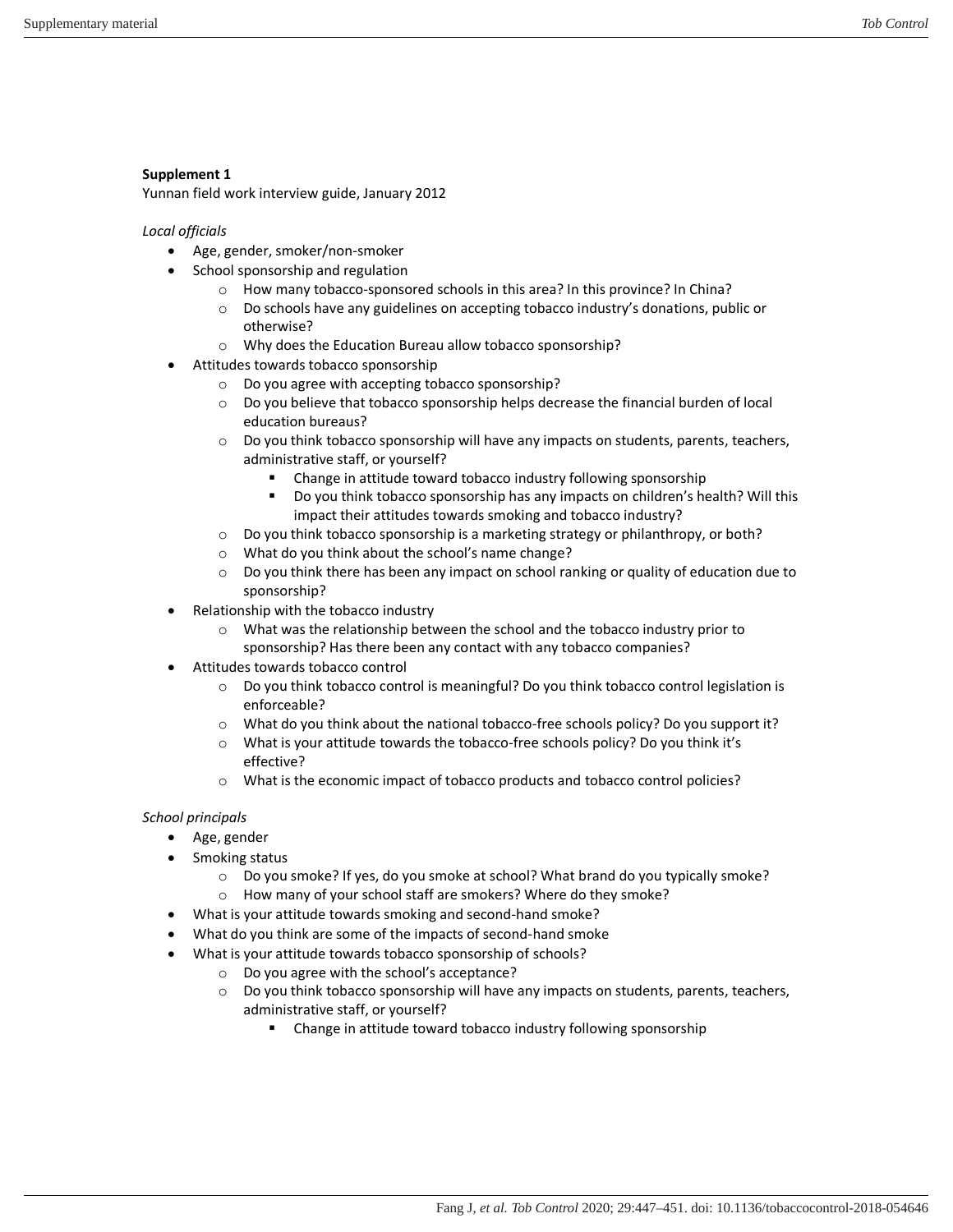- Do you think tobacco sponsorship has any impacts on children's health? Will this impact their attitudes towards smoking and tobacco industry?
- o Do you think tobacco sponsorship is a marketing strategy or philanthropy, or both?
- o What do you think about the school's name change?
- $\circ$  Do you think there has been any impact on school ranking or quality of education due to sponsorship?
- About scholarships and employee bonuses
	- o Can we review sponsorship contracts between your school and the tobacco company?
	- o Was the sponsorship a one-time event or over a duration of time?
	- o If over a time period, were there any requirements?
	- o How much sponsorship has your school received? How much pear year?
	- o Are there spending requirements on these funds? How are these funds distributed? (For example, infrastructure, scholarship, bursaries etc)
	- o (if private schools) who pays salaries?
	- o Have staff bonuses increased since accepting tobacco sponsorship? Has school infrastructure improved since tobacco sponsorship?
- Relationship with the tobacco industry
	- o Who was the first to make contact about this sponsorship? When did these discussions take place and who participated?
	- o How often do you communicate with the tobacco industry? Have any teachers or students been sponsored to attend events?
	- o What was the relationship between the school and the tobacco industry prior to sponsorship? Has there been any contact with any tobacco companies?
	- o Have there been any gifts from the tobacco industry to yourself, your staff or students? (For example, cigarettes, promotional products such as t-shirts, pens etc)
- About the school's tobacco control policy
	- o Please describe your school's tobacco control policy. How is it implemented? Is there a smoking area? Do you think your policy is effective?
	- o Are there any health campaigns/events about smoking at your school targeted at students or staff?
	- o As you know, the Education Bureau requires schools to be tobacco-free. Do you think tobacco sponsorship conflicts with this policy?
- Attitudes towards tobacco control
	- o Do you think tobacco control is meaningful? Do you think tobacco control legislation is enforceable?
	- o What do you think about the national tobacco-free schools policy? Do you support it?
	- o What is your attitude towards the tobacco-free schools policy? Do you think it's effective?
	- o What is the economic impact of tobacco products and tobacco control policies?

#### *Teachers*

- Age, gender
- Smoking status
	- o Do you smoke? If yes, do you smoke at school? What brand do you typically smoke?
	- $\circ$  Have you noticed any of your colleagues or students smoking? How many of school staff are smokers? Where do they smoke?
- What is your attitude towards smoking and second-hand smoke?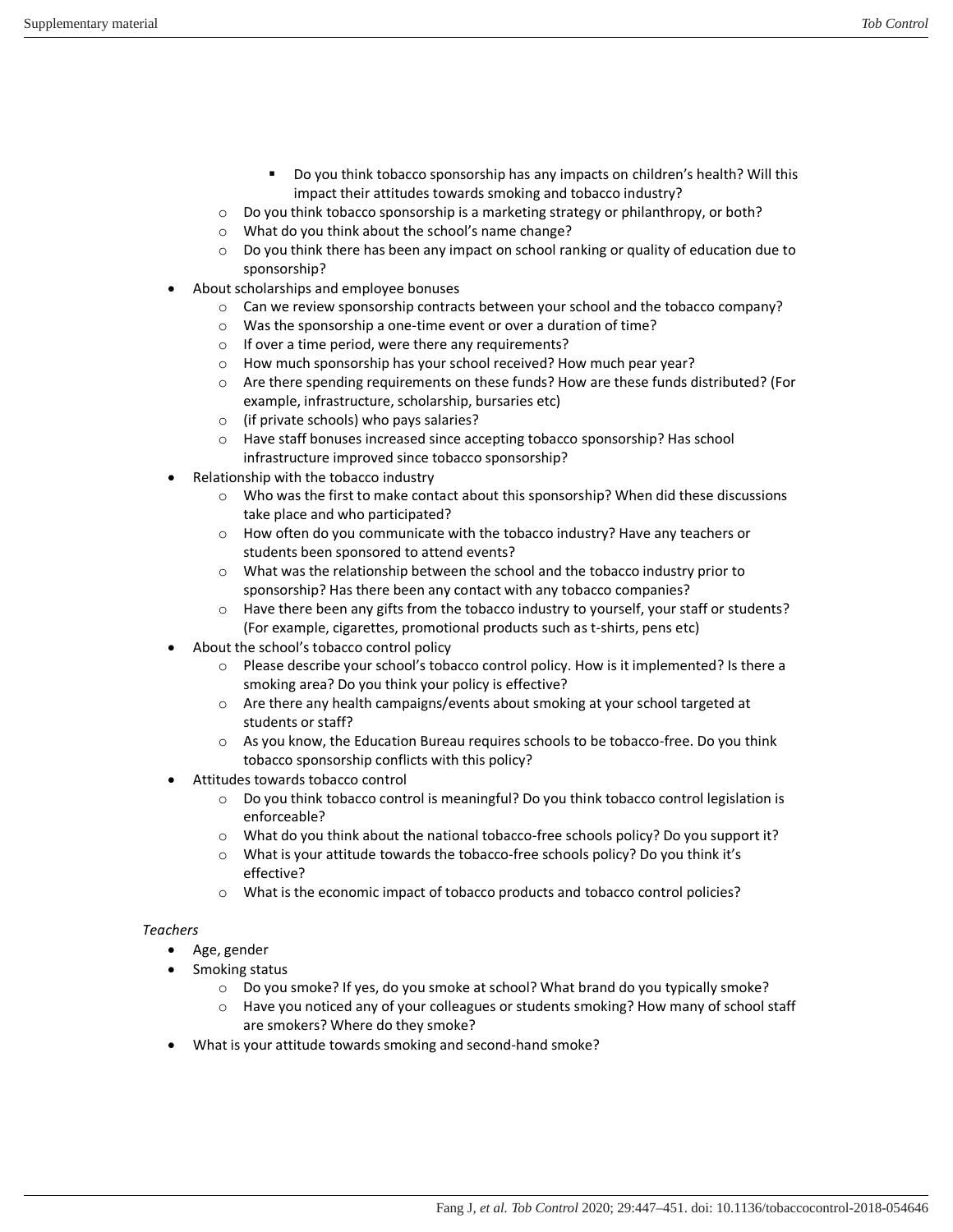- What do you think are some of the impacts of second-hand smoke
- What is your attitude towards tobacco sponsorship of schools?
	- o Do you agree with the school's acceptance?
	- o Why did you choose to work at this school?
	- o Do you think tobacco sponsorship will have any impacts on students, parents, teachers, administrative staff, or yourself?
		- Change in attitude toward tobacco industry following sponsorship
		- Do you think tobacco sponsorship has any impacts on children's health? Will this impact their attitudes towards smoking and tobacco industry?
	- $\circ$  Do you think tobacco sponsorship is a marketing strategy or philanthropy, or both?
	- o What do you think about the school's name change?
- Sponsorship
	- o As far as you know, how much tobacco sponsorship has this school accepted?
	- o Has your staff bonus increased since accepting tobacco sponsorship? If you were to teach at any other school, how would the salary level compare?
- Relationship with the tobacco industry
	- o What was the relationship between the school and the tobacco industry prior to sponsorship? Has there been any contact with any tobacco companies?
	- o Have there been any gifts from the tobacco industry to yourself, your staff or students? (For example, cigarettes, promotional products such as t-shirts, pens etc)
	- o Have you ever contacted the tobacco industry? Have you ever participated in industrysponsored events?
- About the school's tobacco control policy
	- o Please describe your school's tobacco control policy. How is it implemented? Is there a smoking area? Do you think your policy is effective?
	- o Are there any health campaigns/events about smoking at your school targeted at students or staff?
	- o As you know, the Education Bureau requires schools to be tobacco-free. Do you think tobacco sponsorship conflicts with this policy?
- For health educators:
	- o What is the frequency of health classes? What is the attendance?
	- o Who plans course contents? Does course material include health consequences of smoking? If yes, how frequently is the material taught?
	- o Have any students brought up conflict between course material and accepting tobacco sponsorship?
	- o As a health educator, do you believe your job is directly in conflict with the school's acceptance of tobacco sponsorship?
	- o As a health educator, do you feel a responsibility towards your students' health?
- Attitudes towards tobacco control
	- o Do you think tobacco control is meaningful? Do you think tobacco control legislation is enforceable?
	- o What do you think about the national tobacco-free schools policy? Do you support it?
	- $\circ$  What is your attitude towards the tobacco-free schools policy? Do you think it's effective?
	- o What is the economic impact of tobacco products and tobacco control policies?

*Parents*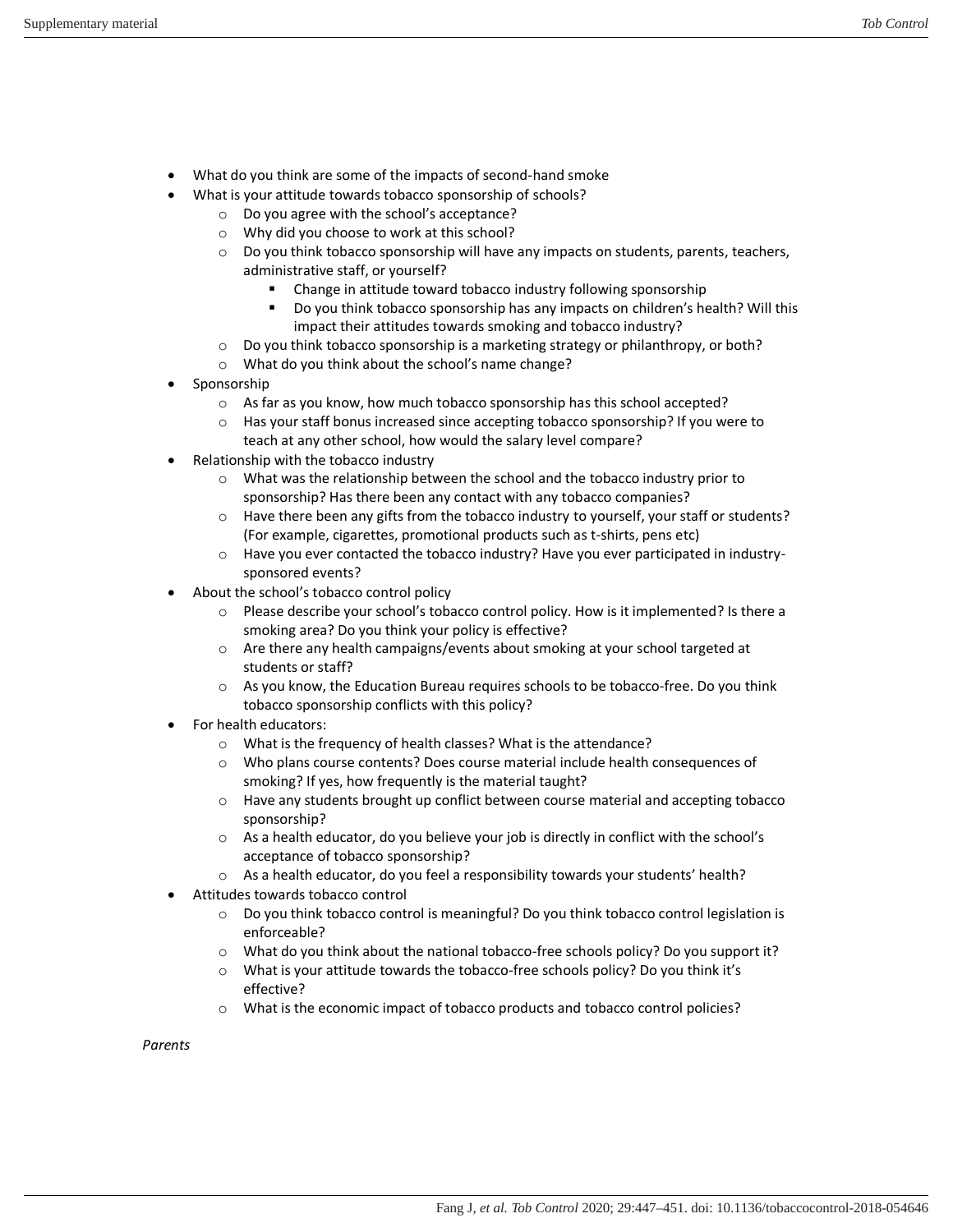- Age, gender
- Smoking status
	- o Do you smoke? If yes, what brand do you typically smoke?
- Smoking at home
	- o Do you smoke at home? Where do you smoke?
- Attitude towards second-hand smoke
	- o Do you approve of your child smoking?
- Has your child ever received scholarships or bursaries from the tobacco industry?
- Have you seen students smoke on school grounds?
- Attitudes towards tobacco sponsorship
	- o Do you agree with accepting tobacco sponsorship?
	- $\circ$  Do you think tobacco sponsorship is a marketing strategy or philanthropy, or both?
	- o What do you think about the school's name? (Why is sponsorship not anonymous)
	- o What do you think of this tobacco company? Do you think they are any different from other tobacco companies?
	- o What do you think of your child's attending this school?
		- Do you think tobacco sponsorship will have any impacts on your child?
		- Do you think your child will become a smoker because of attending this school?
		- Have there been any attitude changes in your child since the sponsorship?
	- o When you collect your child from school, have you smoked on school grounds?
	- o As you know, the Education Bureau requires schools to be tobacco-free. Do you think tobacco sponsorship conflicts with this policy?
- Relationship with the tobacco industry
	- o Do you have relatives or friends with connections to this or any other tobacco company?
	- o Apart from scholarship and bursaries, has your family accepted any gifts from the tobacco company, such as cigarettes or promotional products?
	- o Have you participated in industry-sponsored events?
- Education choices
	- o Why did you choose this tobacco school to send your child to?
	- o Are there any other schools your child could attend? Why were they not chosen?
	- $\circ$  Since the school became a tobacco school, have you thought about transferring your child?
- Attitudes towards tobacco control
	- o Do you think tobacco control is meaningful? Do you think tobacco control legislation is enforceable?
	- o What do you think about the national tobacco-free schools policy? Do you support it?
	- $\circ$  What is your attitude towards the tobacco-free schools policy? Do you think it's effective?
	- o What is the economic impact of tobacco products and tobacco control policies?

### *Students*

- Age, gender
- Type of student: scholarship, bursary or neither
- Smoking status
	- $\circ$  Have you ever smoked before? If yes, what brand? When (before/after attending this school, before/after tobacco sponsorship)? Where?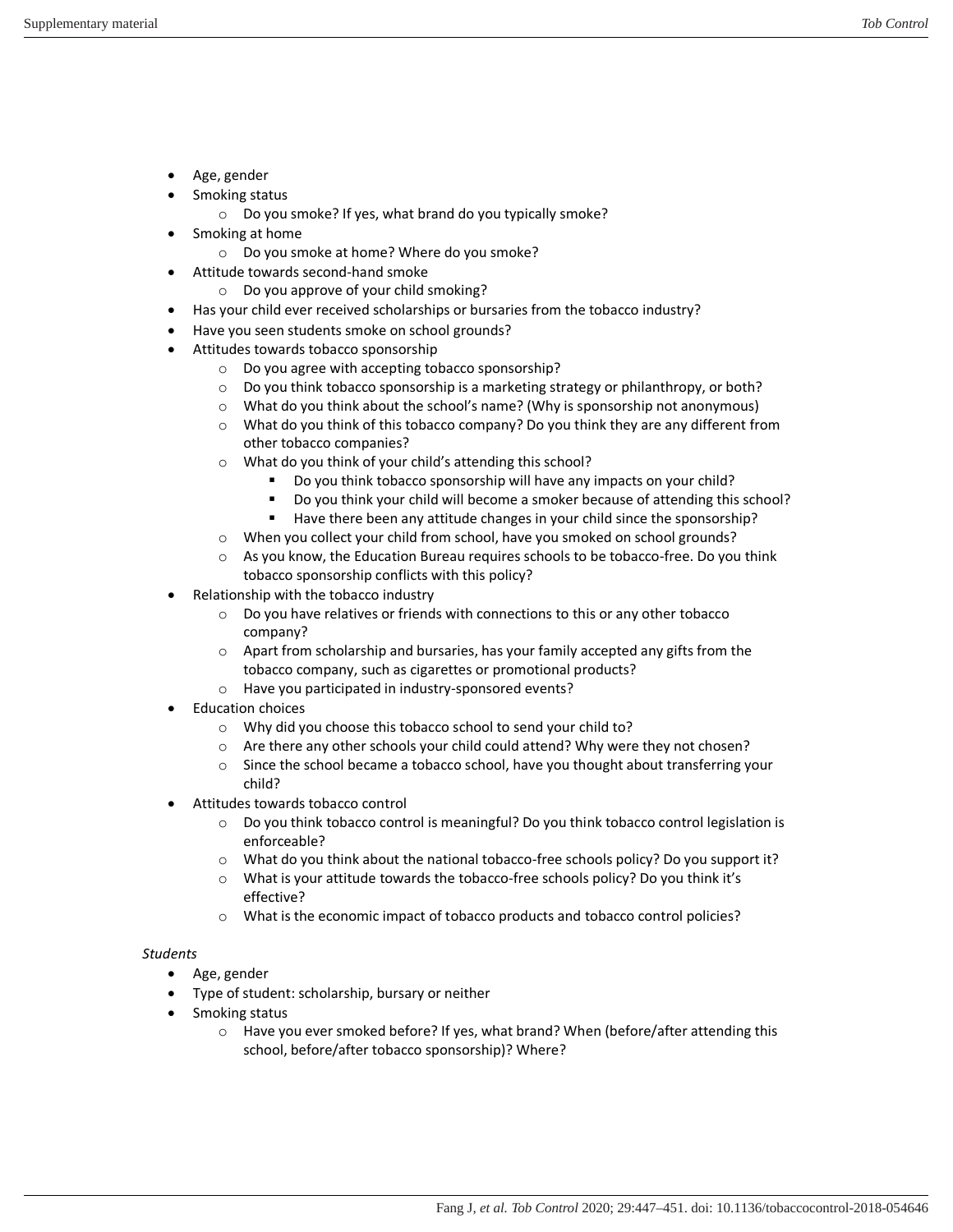- o Do your parents smoke? If yes, do they smoke indoors? Where do they smoke? What brands do hey smoke?
- o What will they think if they knew you smoked?
- Attitudes towards smoking
	- o Do you think smoking will make you successful? How and why?
	- o Do you think smoking is bad? For children? For teachers? For adults? Why?
	- $\circ$  Do you think you will smoke in the future? Why?
	- o Do you know of health consequences of smoking? Did you learn this in school? From parents?
- Attitudes towards tobacco industry
	- o Do you think tobacco companies are bad? Why?
	- o For scholarship/bursary students: what grades do you need to receive this scholarship? Do you feel gratitude because the tobacco industry gave you a scholarship/bursary? Do you think you will work with tobacco when you grow up?
- Attitudes towards tobacco school
	- o Have you attended any other schools before coming here? What are some of the differences between those schools? Which one do you like more? Why?
	- o Have there been any changes since tobacco industry's sponsorship? What changes?
- Relationship with the tobacco industry
	- o Have you ever accepted any gifts from the tobacco company, such as free pens, hats, tshirts or anything else?
	- o Have you participated in industry-sponsored events?
	- o Do you know any songs or idioms/sayings about tobacco?
- Attitudes towards tobacco control
	- o Do you think it's possible to smoke on school grounds?
	- o Have you learned anything about health impacts of smoking in school? What were you taught?
	- o Have you seen no smoking signs at your school? Where are they located?
	- o Have you seen teachers or other staff smoke on school grounds? Where? Do you know if there are any consequences for smoking?
	- o Have you seen students smoke on school grounds? Where? Do you know if there are any consequences for smoking?

#### **Supplement 2**

Beijing fieldwork interview guide, July 2016

- 1. In your experience, what are some of the Chinese tobacco industry's corporate social activity projects?
	- a. What are the main themes/categories? (ie, education, poverty alleviation, disaster relief, etc)
	- b. What do you think the purpose of each of the themes are?
	- c. Why do you think the focus is on these themes?
- 2. How similar are these strategies to those used by foreign tobacco companies?
	- a. What are some similarities/differences?
- 3. How do these activities impact national tobacco control policies?
	- a. Has CSR influenced public opinion of the industry?
	- b. Has CSR used third parties to sway public opinion? To manipulate science?
- 4. Have there been any attempts to restrict tobacco CSR?